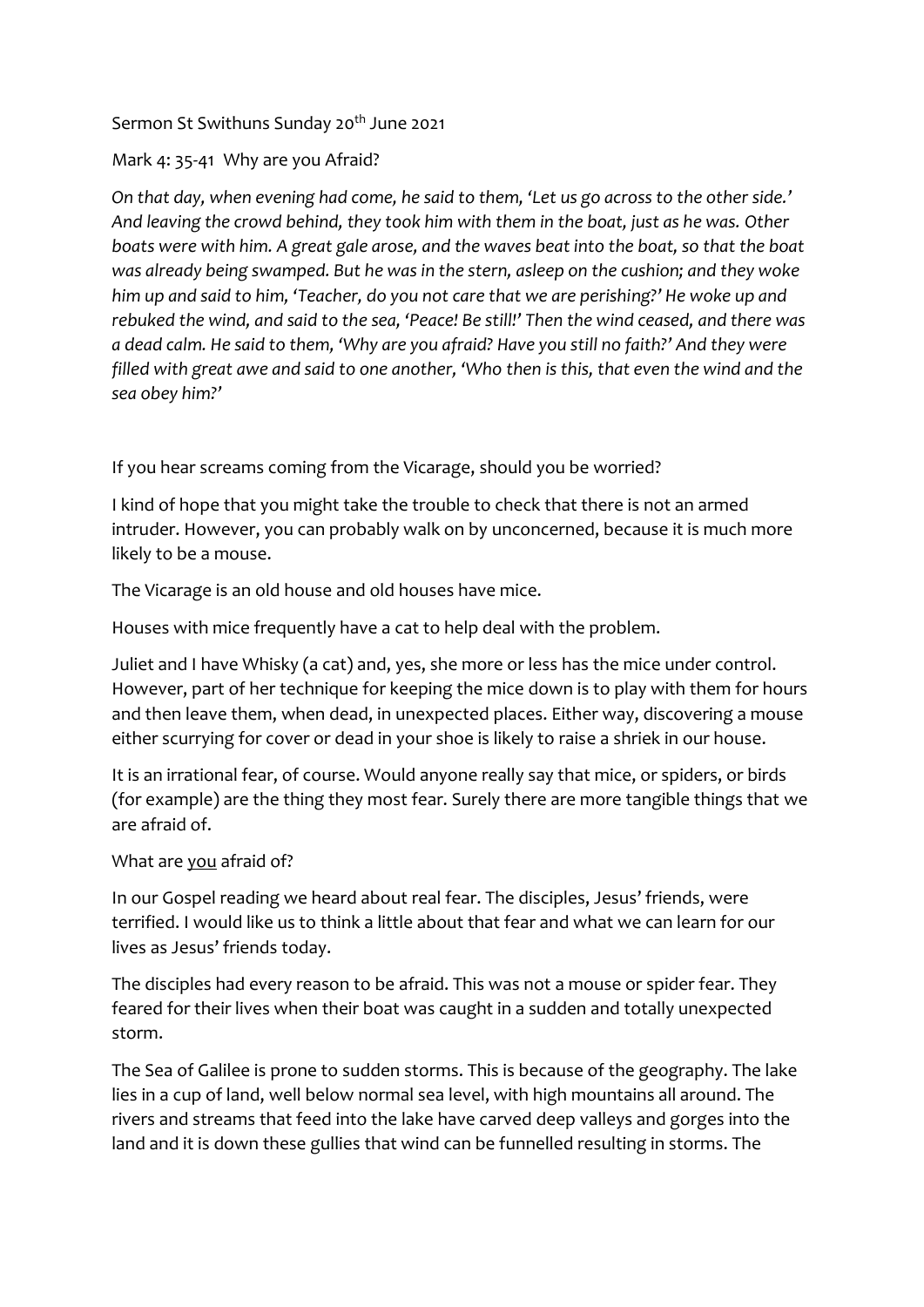weather plays a part too, with the intense heat of the middle east creating the conditions where the winds can arise very suddenly.

However, on this evening, there would have been low risk of a storm. The air was cooling down and anyway, there were at least four experienced fishermen in the group. When Jesus said "lets go across to the other side" everyone must have decided it was fine. So much so that several other boats set sail too.

When the storm hit, it was completely unexpected. The writer of Mark's Gospel makes sure we understand that the situation was very serious indeed. The experienced sailors had no answer for the fury of the storm and the crashing of the waves. They must have been terrified.

But Jesus was asleep through it all.

So they woke him up: "Teacher, don't you care that we are perishing?"

As we heard, Jesus with a few words commanded the storm to cease, and that is exactly what happened. So that there was a dead calm on the sea.

Storms can hit us in our lives totally unexpectedly.

An accident, a serious diagnosis, redundancy, being a victim of a crime, a sudden death.

And sometimes we can see the storm coming.

A relationship breakdown, a habit heading for addiction, early signs of dementia.

How do we respond when we face storms in our lives?

Have you ever asked "Jesus, don't you care that I am being overwhelmed in this"?

The Bible has lots of examples of people who cry out to God in just this way. "Why are you letting this happen to me?" The book of Psalms has many examples.

It is an authentic human response and prayer.

Jesus himself prayed in this way "My God, my God, why have you forsaken me".

A life committed to God is not a guarantee that we will be insulated from troubles in our earthly lives.

For the disciples, having Jesus with them in the boat did not prevent the storm hitting.

And having Jesus with them did not stop them being frightened in the storm. Jesus was asleep! The least he could have done was join in the panic and help stop the boat sinking.

Have you ever wondered where God has gone, just when you need help most?

Oh, yes.

The disciples cried out to Jesus in the middle of their troubles because they had no other options. It struck me that their prayer at that moment saved not only their lives but the lives of the sailors and passengers in those other boats.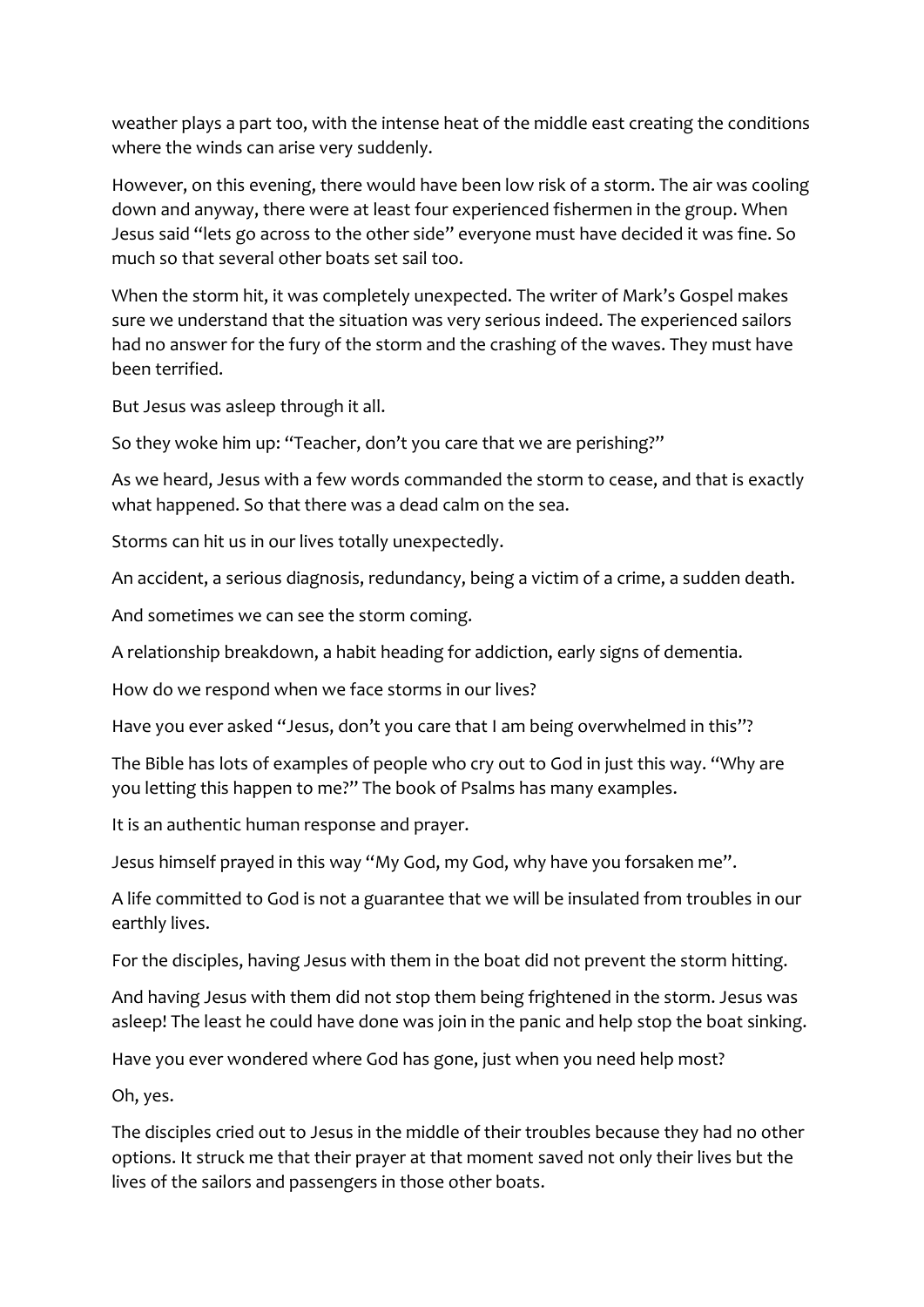Those of us that travel with Jesus have a ministry to ask for help not only for our own troubles but also the needs of others.

The storm ceased, and the sea became completely calm.

It is easy to get the impression that Jesus was irritated by the disciples, for waking him, for accusing him of not caring for them or irritated because they were afraid. As I have thought about this famous story again, I do not think that Jesus was irritated.

The disciples had done the right thing. They had asked him for help. Jesus had answered and now everything was ok.

What Jesus did ask is "Why are you afraid? Have you still no faith?"

I don't hear a rebuke or disappointment in these words. The disciples were learning. Their faith was getting there. They were still getting their heads around who it was that they were following.

Of course they had been afraid but if they had truly grasped beforehand who Jesus was, might having him in the boat with them have made them less afraid? Perhaps they might have asked for help sooner.

The Bible has lots to say about fear and about God's ability to help us overcome fear.

"God is our refuge and our strength, a very present help in trouble (Psalm 46)

"So do not fear, for I am with you. Do not be dismayed for I am your God. I will strengthen you and help you… (Isaiah 41:10)

"Do not be anxious about anything but…present your prayers to God; and the peace of God…will transform your hearts and minds…" (Philippians 4:6, 7)

I don't think Jesus really expected that his friends should not have been afraid in the middle of the storm. But if they had only grasped who it was that they had with them in the boat, they might have felt less fearful.

When we face our fears and troubles in life, we do so in partnership with this same Jesus. We are not alone and our God is not about rejecting us when we call for help.

Jesus does not deliver us from storms but he is able to deliver us through all of life's troubles.

One other thing I want us to notice in what Jesus said to his friends was this. He didn't say "why were you afraid?". Jesus asked them "why are you afraid?".

Mark writes that the disciples were frightened not only before but after Jesus calmed the storm. We read they were "filled with great awe" but in other translations words such as "terrified" are used.

I think they were terrified because they realised that Jesus was someone much greater than they had previously thought. Surely only Godself had power over the elements like wind and waves.